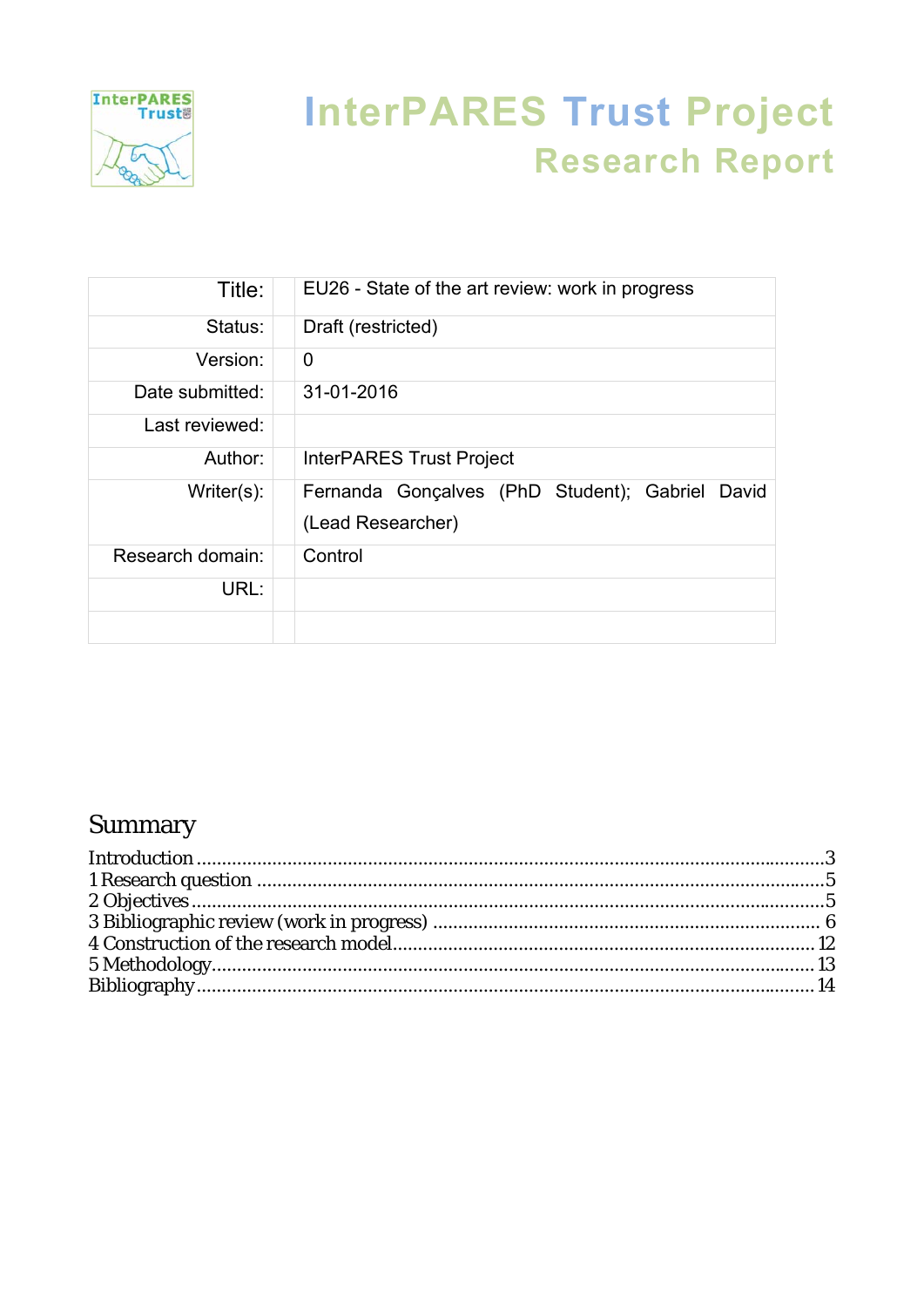#### Document Control

| <b>Version history</b> |            |           |                      |
|------------------------|------------|-----------|----------------------|
| Version                | Date       | B٧        | <b>Version notes</b> |
|                        | 31-01-2016 | Fernanda  |                      |
|                        |            | Gonçalves |                      |
|                        |            |           |                      |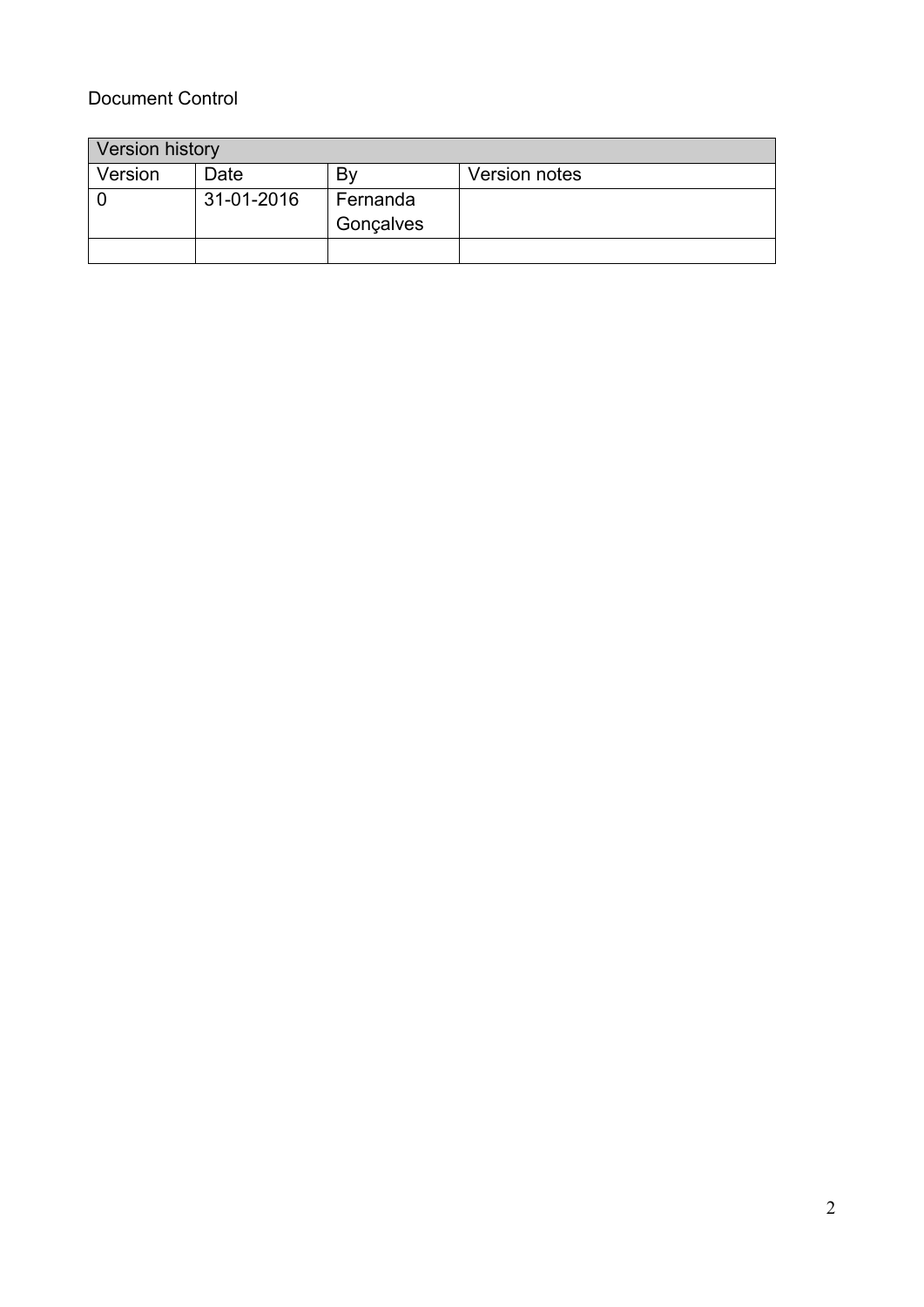#### **Introduction**

This report concerns the research proposal to iTrust 2016 made by the University of Porto with the tittle "*Monitoring the information management (IM) function in hospitals",* which is being conducted in the context of the information management service of a Portuguese large-scale hospital (1100 beds), under the PhD program in Information and Communication in Digital Platforms. The report presents the research, which includes a description of motivation and of the scientific framework, contextualized in the health sector, organized into 8 corresponding sections to the following: (1) research question; (2) goals; (3) literature; (4) research groups and projects; (5) periodic listing for research and publication; (6) construction of the analysis model; (7) the work operation method and (8) references.

The research focuses on the position of the information management function in the strategic decision, considering clinical information management in a hospital setting. The study perspective is based on information science, focusing on the management of clinical information supported on three essential premises: (i) the importance of current and retrospective healthcare information to the healthcare process; (ii) the high reuse potential of healthcare information and (iii) the strategic importance of the information management function in healthcare.

Considering the focus of the present study it is important to note in the last about 20 years the increasing enthusiasm with the adoption of information technology (IT) in Health care, motivated by the expected benefits regarding the organization of administrative processes, as well as quality and costs of health care. This excitement phase was followed by a need to rationalize costs and maximizing the use of existing resources, demanding the verification of the expected benefits of the acquisition and implementation of IT, which resulted in various IT assessment studies on health care. Besides the increasing maintenance costs and acquisition of IT, the results show that there are other factors in health care that must be addressed as a result of the mismatch between IT and work processes. These factors pose risks to patients and health care staff demand a holistic approach to performance assessment in healthcare information management, i.e. not limited to technological aspects but considering human and organizational factors of work processes, focusing on ensuring decision making support in health care information management.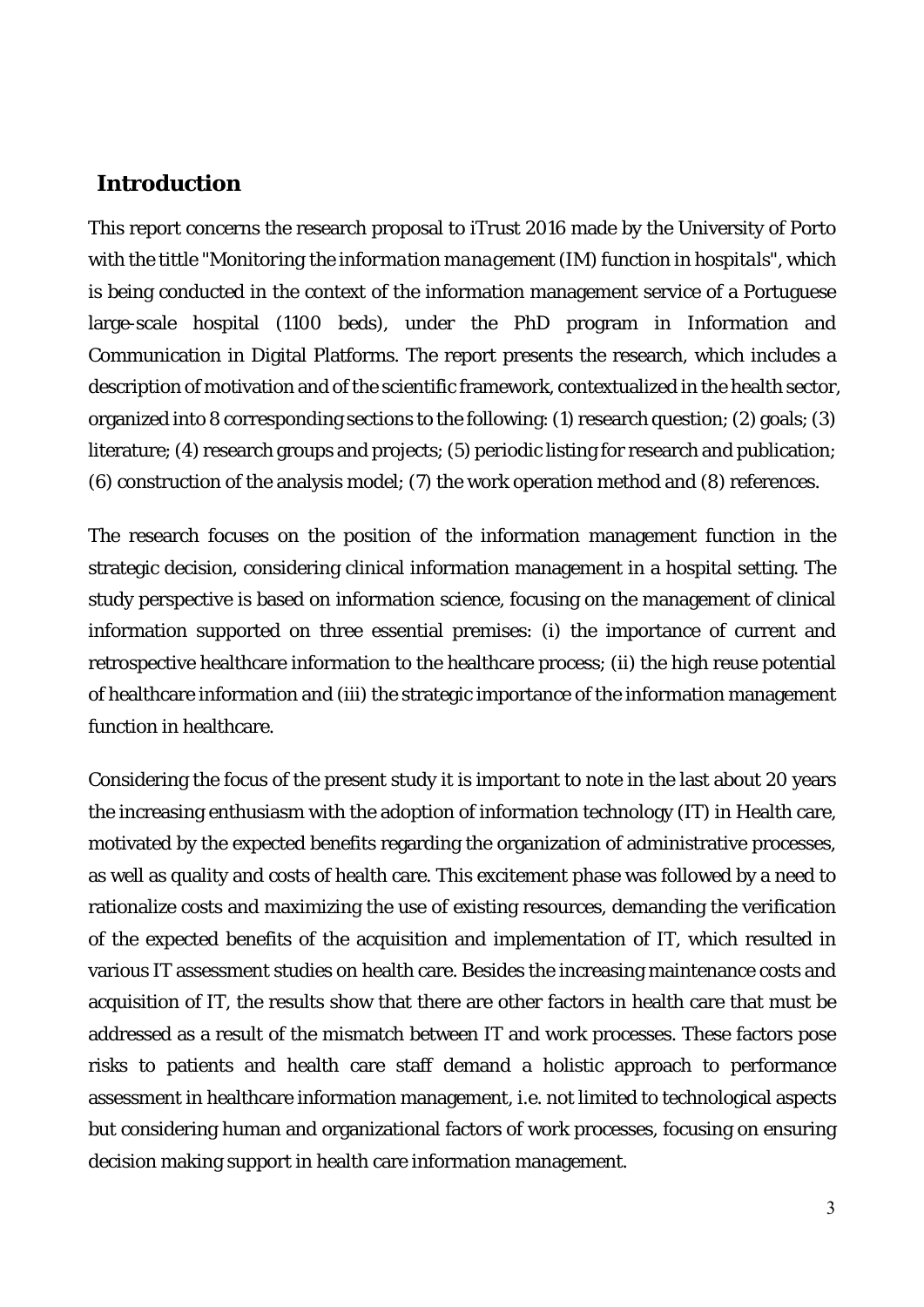In the health care context, there are two key aspects that it should be noted concerning the existing literature and the connection of results of research studies with the decision making process. Although the literature reports a large number of studies on the use of information technology in health care and its impact on organizational performance and patient safety, the results do not always contribute to the institutions' definition of an information strategy, i.e. sustained in information governance principles. In the healthcare context it is important to consider that the work processes in the clinical settings are in constant adaptation and change, highly influenced by any external or internal decision, which does not allow a strict control of all the variables that need to be considered in a use case analysis (ex. the health care professional who performed the task, application downtime, flow of patients, etc.). Whether due to the complexity of the contexts of use, regarding use cases analysis of clinical workflow, or due to the focus on a particular technology, usually the results reported in the literature are limited to the institution in which the use case analysis is performed, since the fieldwork method is difficult to replicate in other health institutions. Often studies point out limitations in the adoption of conclusions or recommendations by other institutions, considering the influence of organizational, human, functional and technological factors in healthcare information management. The uncertainty of success in implementing the recommendations produced, points out to the critical exercise in the decision making in information management, which not always is based on the actual information needs of the organization. The framework of this study in Information Science, benefiting from an interdisciplinary perspective, integrating areas such as information behaviour, usability and interaction, process management and information systems, health care management and medical informatics, will contribute to conduct the study considering a need of systematization of results. In this sense, the work focuses in supporting decision making in information management, based on the informational activities and the organization of work processes, so that results can address the information needs of those involved.

The study aims to define a framework for an analysis of informational activities in an hospital, based on performance indicators to be established within the study. The purpose of the informational activities monitoring tool is to support the various levels of decision making, considering the information management in an hospital setting. The goal of this research project is that the model implemented in one hospital may be replicable in other contexts of health care, and the method used in this research to develop the monitoring policy can be implemented in other areas of activity. In this sense, the study points out the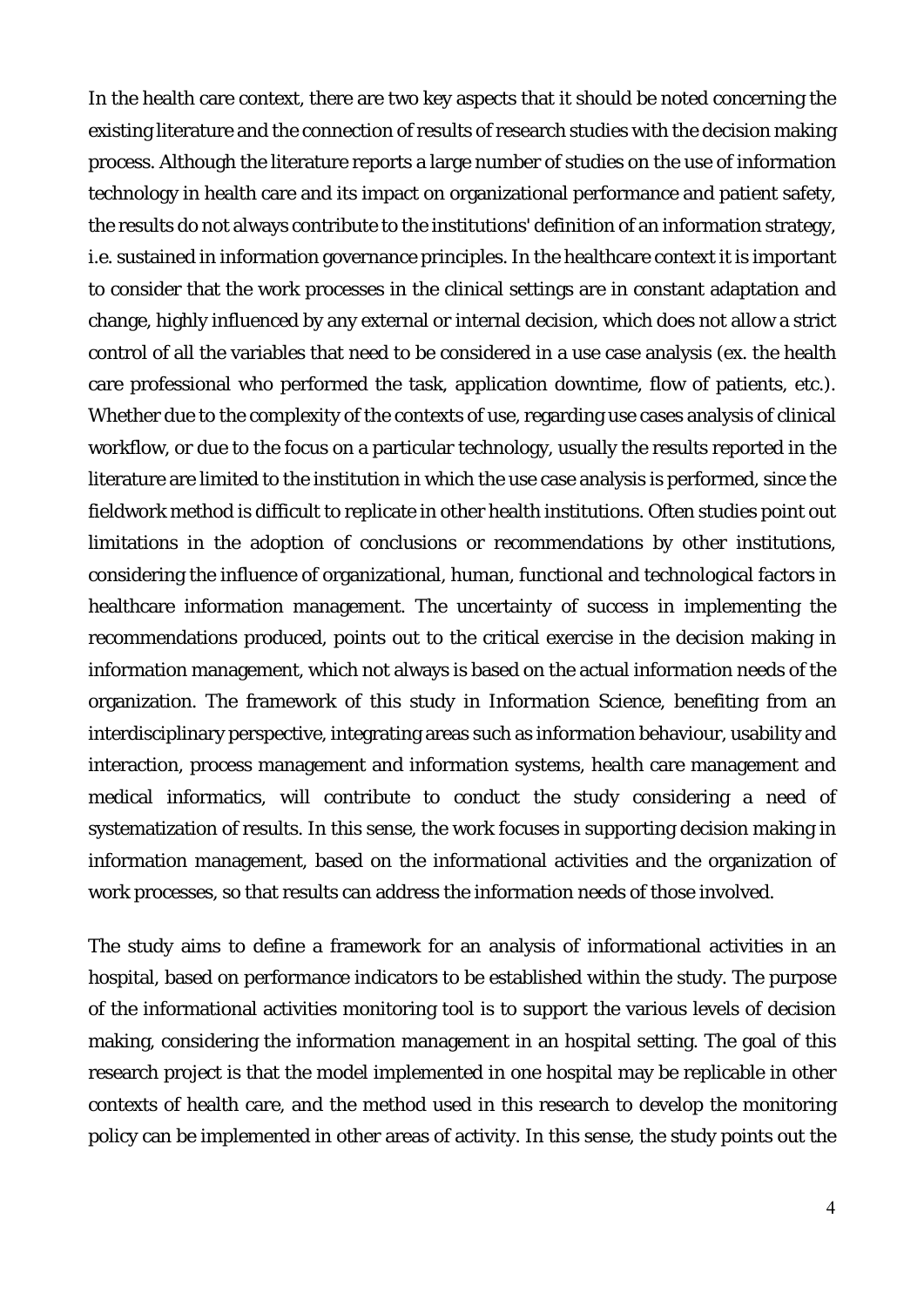contribution of information management work to the strategic decision, based on the information needs of stakeholders.

### **1 Research question**

The project focus on the importance of the IM function in healthcare, pointing out benefits of professionalizing information management activities in the organization. The research addresses the following research question:

*How may the development of the information activities monitoring instrument, based on performance indicators, contribute to the improvement of information management in healthcare?* 

## 2 **Objectives**

The study pursuits the following objectives:

(i) understand the impact of the IM function in healthcare activities;

(ii) analyse and explain the production and use of healthcare information in a hospital (healthcare to patients, research and other access requests);

(iii) characterise the informational structure of São João Hospital Centre (SJHC) to support the production and use of healthcare information;

(iv) identify performance indicators that characterize the organizational information model in a hospital;

(v) develop a monitoring model of the information management performance based in the context of the clinical activity of a central hospital and

(vi) apply the monitoring model developed in v. to assess its contribution to the decision making process in information management and its implementation. (\*)

(\*) Objective number vi will only be addressed after November 2017 and therefore it is not included in the iTrust project results.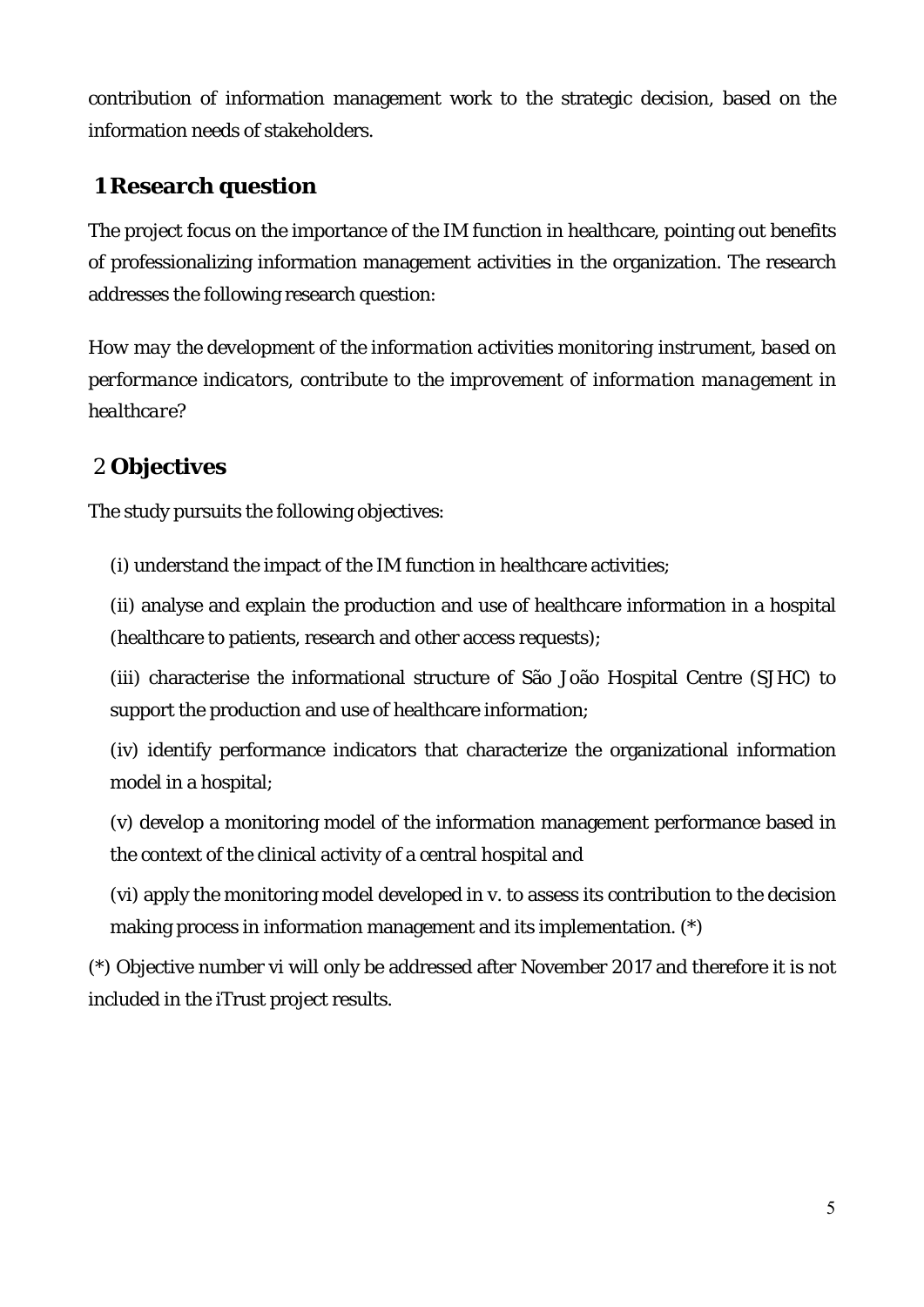#### **3 Bibliographic review (work in progress)**

The research study focus in the informational activities of stakeholders in a hospital context, considering organizational, functional and human factors influencing production and reuse of health information. In this sense, we adopt an interdisciplinary perspective based in information science studies, exploring contributions of scientific and disciplinary areas, namely *information behaviour, usability and interaction, process management and information systems, healthcare management and medical informatics*. The bibliographic review is based on the same interdisciplinary perspective, privileging studies that focus on the analysis and systematization of factors that characterize health information management in the context of healthcare, whether for statistics purposes and comparison between institutions, performance evaluation or evaluation of patient safety, to build a guiding framework of the scientific literature to explore.

To explore the literature, we have been performing searches using Google Scholar, *PubMed* and *Web of Science* in order to identify keywords and Mesh Terms to refine searches and state a *query* to support the literature review. Although the definition of the search strategy and of the exclusion criteria is still in progress the current results have been systematized on table 1.

The selection of papers will be based on the abstract and access to full text, considering the relevance to the present study, with especial care about the method used, concerning data collection and analysis. As a result of the work in progress we present the analysis of 8 papers already included in the literature review during the exploratory searches phase (tables 2 to 5).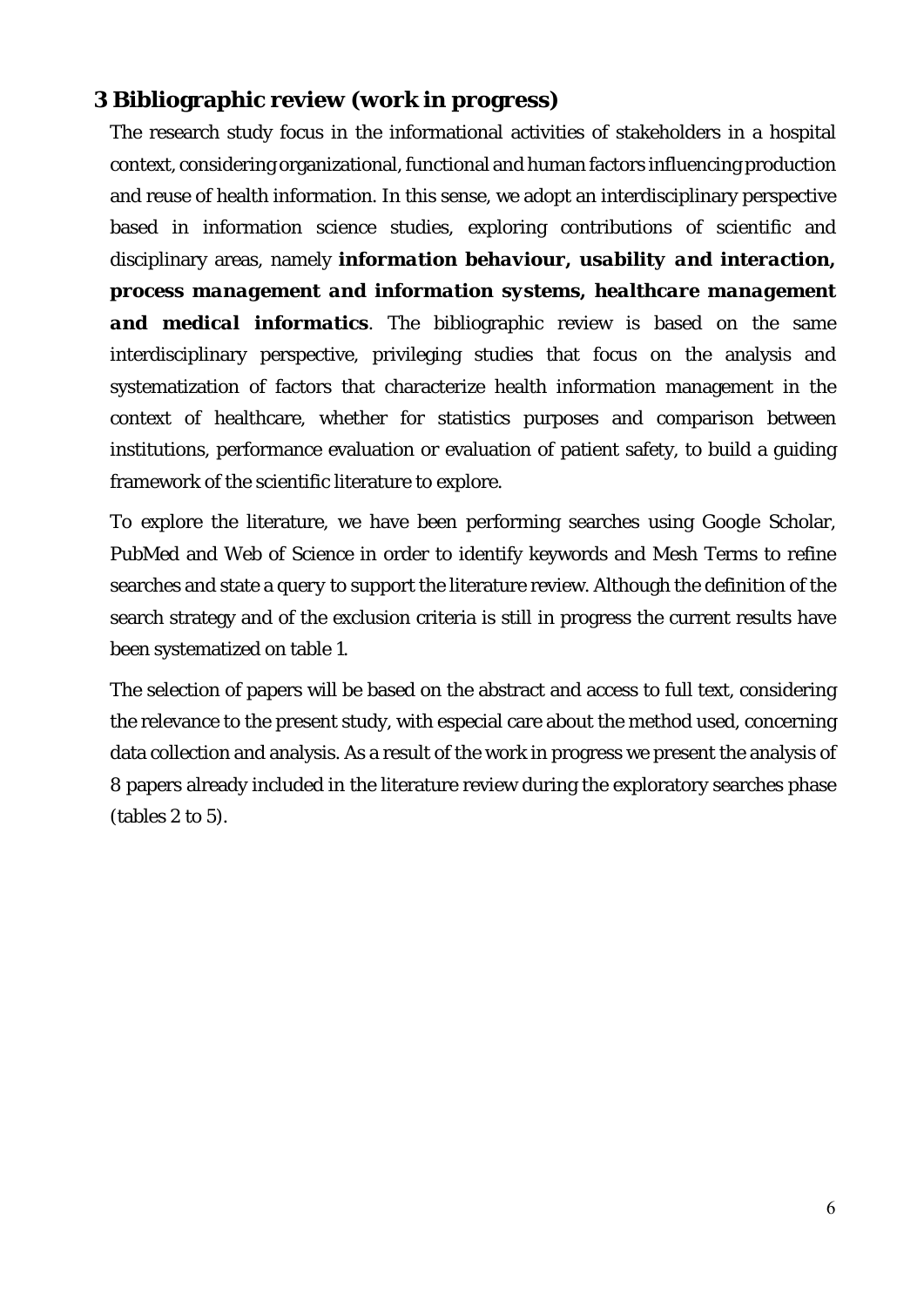|               | <b>Google Scholar</b>              | <b>Pub Med - Mesh Terms</b>                                     | <b>Web of Science</b>                  |
|---------------|------------------------------------|-----------------------------------------------------------------|----------------------------------------|
|               | Benchmarking                       | benchmarking                                                    | decision making                        |
|               | composite indicators               | documentation                                                   | health evaluation                      |
| data<br>(DEA) | envelopment                        | analysis efficiency, organizational                             | health information systems             |
|               | decision making                    | electronic health records                                       | healthcare<br>management<br>governance |
| eHealth       |                                    | patient<br>management<br>care<br>organization & administration  | / healthcare performance               |
|               | electronic health records          | quality<br>improvement<br>organization & administration         | / inpatient quality indicators         |
| Evaluation    |                                    | quality indicators, healthcare /<br>standards                   |                                        |
| Governance    |                                    | quality indicators, healthcare /<br>statistics & numerical data |                                        |
|               | health information technology      | Total Quality Management /<br>methods                           |                                        |
|               | hospital information systems       |                                                                 |                                        |
|               | information culture                |                                                                 |                                        |
|               | organisation factos                |                                                                 |                                        |
|               | patient safety                     |                                                                 |                                        |
|               | process assessment                 |                                                                 |                                        |
|               | quality indicators                 |                                                                 |                                        |
| (TAM)         | <b>Technology Acceptance Model</b> |                                                                 |                                        |
|               | user satisfaction                  |                                                                 |                                        |

*Table 1 - K*ey words and Mesh Terms used in the searches performed on Google Scholar, PubMed and Web of Science to identify relevant literature and refine the query that will support the literature review.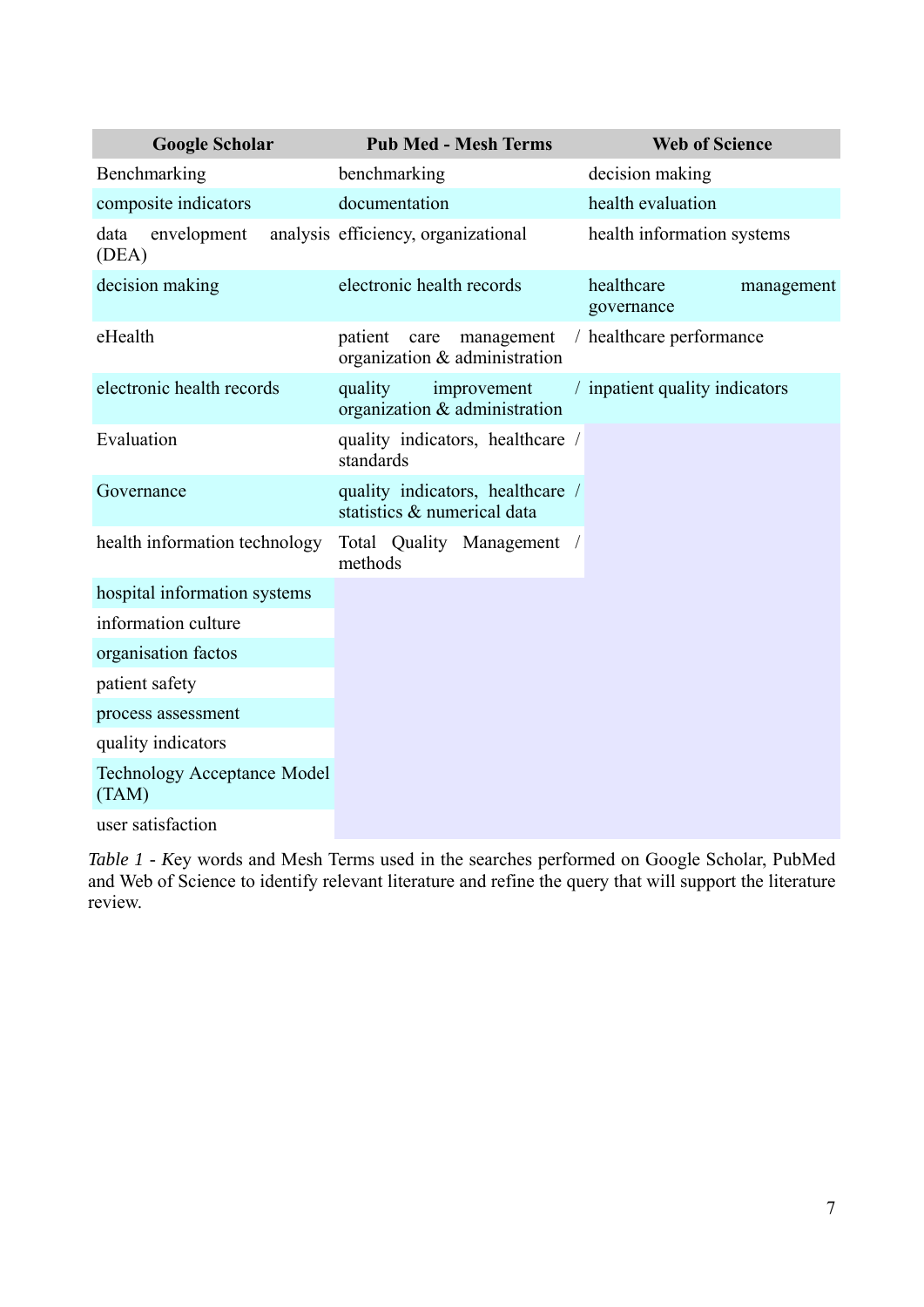| Adler-Milstein, J., Ronchi, E., Cohen, G. R., Winn, L. A. P., & Jha, A. K. (2014). Benchmarking health IT among OECD<br>countries: better data for better policy. Journal of the American Medical Informatics Association, 21(1), 111-116.                                                                                                                                                                                                                                                                                                                                                                                                                                                                                                                                                                                                                                                                                                                                                                                                                                                                                                                                                                                                                                                                                                                                          |
|-------------------------------------------------------------------------------------------------------------------------------------------------------------------------------------------------------------------------------------------------------------------------------------------------------------------------------------------------------------------------------------------------------------------------------------------------------------------------------------------------------------------------------------------------------------------------------------------------------------------------------------------------------------------------------------------------------------------------------------------------------------------------------------------------------------------------------------------------------------------------------------------------------------------------------------------------------------------------------------------------------------------------------------------------------------------------------------------------------------------------------------------------------------------------------------------------------------------------------------------------------------------------------------------------------------------------------------------------------------------------------------|
| <b>Focus</b> Describes the ICT benchmark project in Health carried out by the OECD in seven pilot countries in order to allow<br>comparison and foster learning among countries. Defines four areas of benchmark : (i) provider-centric electronic records;<br>(ii) patient-centric electronic records; (iii) health information exchange and (iv) tele-health, identifying features common<br>to different countries. Given the increasing investment and enthusiasm in the use of ICT in Health, stresses the need for<br>eHealth strategies defined by individual countries to be supported in IT impact of policies and results of its adoption, to<br>ensure that the investment results in improvements in the quality of care.                                                                                                                                                                                                                                                                                                                                                                                                                                                                                                                                                                                                                                               |
| <b>Contribution to</b> Demonstrates that it is possible to develop and apply benchmark measures with regard to Health IT, concerning the<br><b>the present study</b> challenges posed by the different application contexts and the strategic options in IT adoption. Results indicate difficulties<br>in motivating countries to collect the data, reinforcing that the politics underlying the benchmark measures must focus on<br>the effective use of resources and results obtained. It does not limit the application of the benchmark to the possibility of<br>establishing comparisons between countries and institutions, strengthening internal factors of motivation, placing the focus<br>on the definition of an information strategy. The fact that the study focus on the use of functional core indicators will<br>overcome different interpretations of each context, since it is easier to find consensus among different countries regarding<br>the activities supported by IT than regrading what constitutes the electronic health record. In this sense, it reinforces our<br>proposal that indicators should be defined taking into account the effective use of information in the context of care so that<br>you can measure the effects of investment in information resources and in the organization, as well as in the definition of<br>the processes. |
| Beuscart-Zéphir, M. C., Borycki, E., Carayon, P., Jaspers, M. W. M., & Pelayo, S. (2013). Evolution of human factors research<br>and studies of health information technologies: the role of patient safety. Yearb Med Inform, 67, 77.                                                                                                                                                                                                                                                                                                                                                                                                                                                                                                                                                                                                                                                                                                                                                                                                                                                                                                                                                                                                                                                                                                                                              |
| <b>Focus</b> Focus the impact of regulation and patient safety initiatives in human factors, namely, conducting usability studies with a<br>focus on IT in Health, to improve the process of prevention / error detection induced by IT. The study aims to identify<br>fundamental dimensions of usability and design principles likely to impact patient safety, regardless of the usage scenario.                                                                                                                                                                                                                                                                                                                                                                                                                                                                                                                                                                                                                                                                                                                                                                                                                                                                                                                                                                                 |
| Contribution to The fact that this study point out the use of combined methods, adopted by usability studies and clinical simulation,<br>the present study identifying features and functions in IT and aspects on workflows associated as error facilitators, is an important<br>contribution to the current study regrading the analysis techniques to be used and expected results. The study points to the<br>difficulties in describing and modelling contexts of use, stressing the need to categorize context in dimensions to be<br>considered, regardless of the organization, to ensure the reuse of analysis technique in different contexts. These aspects are<br>particularly important in our study, since it promotes the identification of mismatches between IT and work processes<br>which allows the identification of indicators that can be replicated in other contexts.<br>$c_1$ 1 $c_4$ 11 $\frac{1}{2}$ $c_2$ 1 $\frac{1}{2}$ $\frac{1}{2}$ $\frac{1}{2}$<br>.7711111700101                                                                                                                                                                                                                                                                                                                                                                                |

*Table 2 Systematization of focus and contribution of the works of Adler-Milstein et al. (2014) and Beuscart-Zéphir et al. (2013).*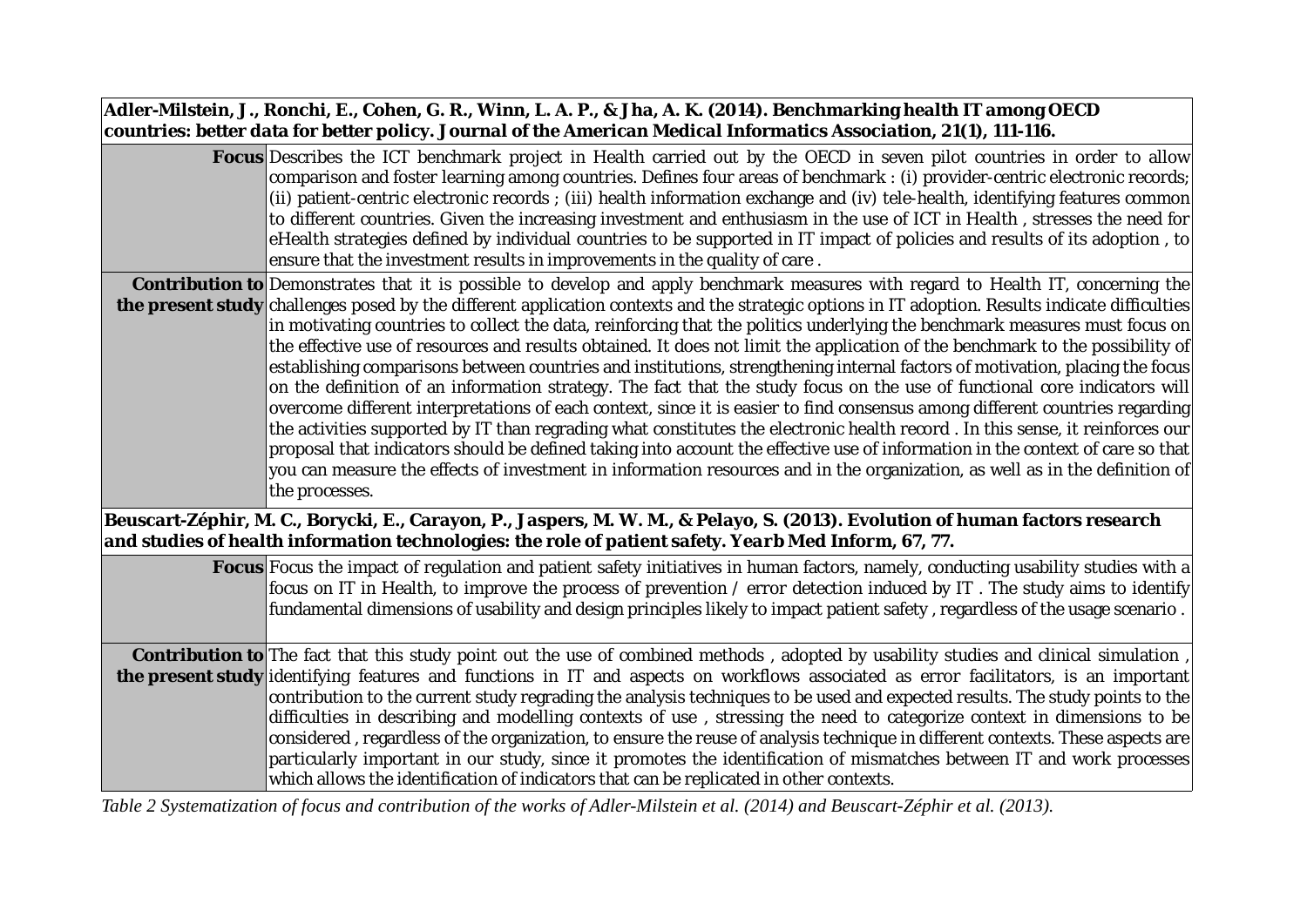#### **Devaraj, S., Ow, T. T., & Kohli, R. (2013). Examining the impact of information technology and patient flow on healthcare performance: A Theory of Swift and Even Flow (TSEF) perspective. Journal of Operations Management, 31(4), 181-192.**

| <b>Focus</b> Presents an analysis of the role of IT in a clinical work process and its consequences for improving efficiency and hospital           |
|-----------------------------------------------------------------------------------------------------------------------------------------------------|
| $ $ performance. It points out that the fact that the organization of work processes is a variable influenced by IT, affecting the $ $              |
| quality of care and financial performance, it should have a weight in terms of strategy. In order to understand whether IT                          |
| investment results in benefits, the authors reinforce synergies with the operations management, using flow management                               |
| tools to examine investment in IT in hospitals depending on how patients and their clinical information flow in the                                 |
| processes. The authors use data from a hospital to establish a link between the organization's performance (production                              |
| $ $ data, complications, mortality and organizational characteristics) and investment in IT, in order to verify the assumptions $ $                 |
| made regarding the relationship between IT investment and quality of work processes.                                                                |
| <b>Contribution to</b> The study states the facilitating role of IT in clinical decision support, contributing to better management of processes of |
| <b>e present study</b> care (waiting time, identification of relevant examinations to be performed, etc.) as well as in clinical decision support). |

**the** care (waiting time, identification of relevant examinations to be performed, etc.) as well as in clinical decision support ). Despite the numerous studies that reinforce this relationship, they point to difficulties in defining the way that an organization should follow to develop the IT function for effectiveness and efficiency in its performance. By focusing the study on the analysis of processes, anticipating problems and barriers in the production and use of information, it reinforces the purpose of our study of systematization of data to enable the identification of relevant indicators. The study reinforces the need to address IT investment as an opportunity to redesign work processes in order to achieve the improvements. The authors point out future research to identify IT features that meet the footsteps of a work process, identifying critical points costs, time-consuming, error facilitators and waste.

**Houben, S., Frost, M., & Bardram, J. E. (2015, February). Collaborative Affordances of Hybrid Patient Record Technologies in Medical Work. In Proceedings of the 18th ACM Conference on Computer Supported Cooperative Work & Social Computing (pp. 785-797). ACM.**

| <b>Focus</b> Analyses clinical settings with hybrid information systems that adopt the Electronic Health Record (EHR) and maintain the<br>use of paper-based medical records. The authors point out limitations in the integration between the digital and paper<br>concerning the work processes, highlighting the convenience of using paper-based records to promote collaborative work<br>in the context of care due to its mobility and portability. |
|-----------------------------------------------------------------------------------------------------------------------------------------------------------------------------------------------------------------------------------------------------------------------------------------------------------------------------------------------------------------------------------------------------------------------------------------------------------|
| <b>Contribution to</b> The hybrid context analysis using EHR and paper-based records is an important contribution to this study following the                                                                                                                                                                                                                                                                                                             |
| the present study socio- technical information systems perspective we adopted, considering the informational activities in electronic or paper                                                                                                                                                                                                                                                                                                            |
| and the level of fitness and user satisfaction in a process. Bearing in mind that investment in IT with the dematerialization,                                                                                                                                                                                                                                                                                                                            |
| regarding the decision-making based on information management, is one of the critical aspects to put into discussion in                                                                                                                                                                                                                                                                                                                                   |
| this study, it is important that the monitoring policy to be implemented allows organizations to take advantage the                                                                                                                                                                                                                                                                                                                                       |
| coexistence of formats, encouraging the dematerialisation of processes safely and to the extent that organizations can                                                                                                                                                                                                                                                                                                                                    |
| anticipate the improvements in organizational performance.                                                                                                                                                                                                                                                                                                                                                                                                |

*Table 3 Systematization of focus and contribution of the works of Devaraj and Kohli. (2013) and Houben, Frost and Bardram (2015).*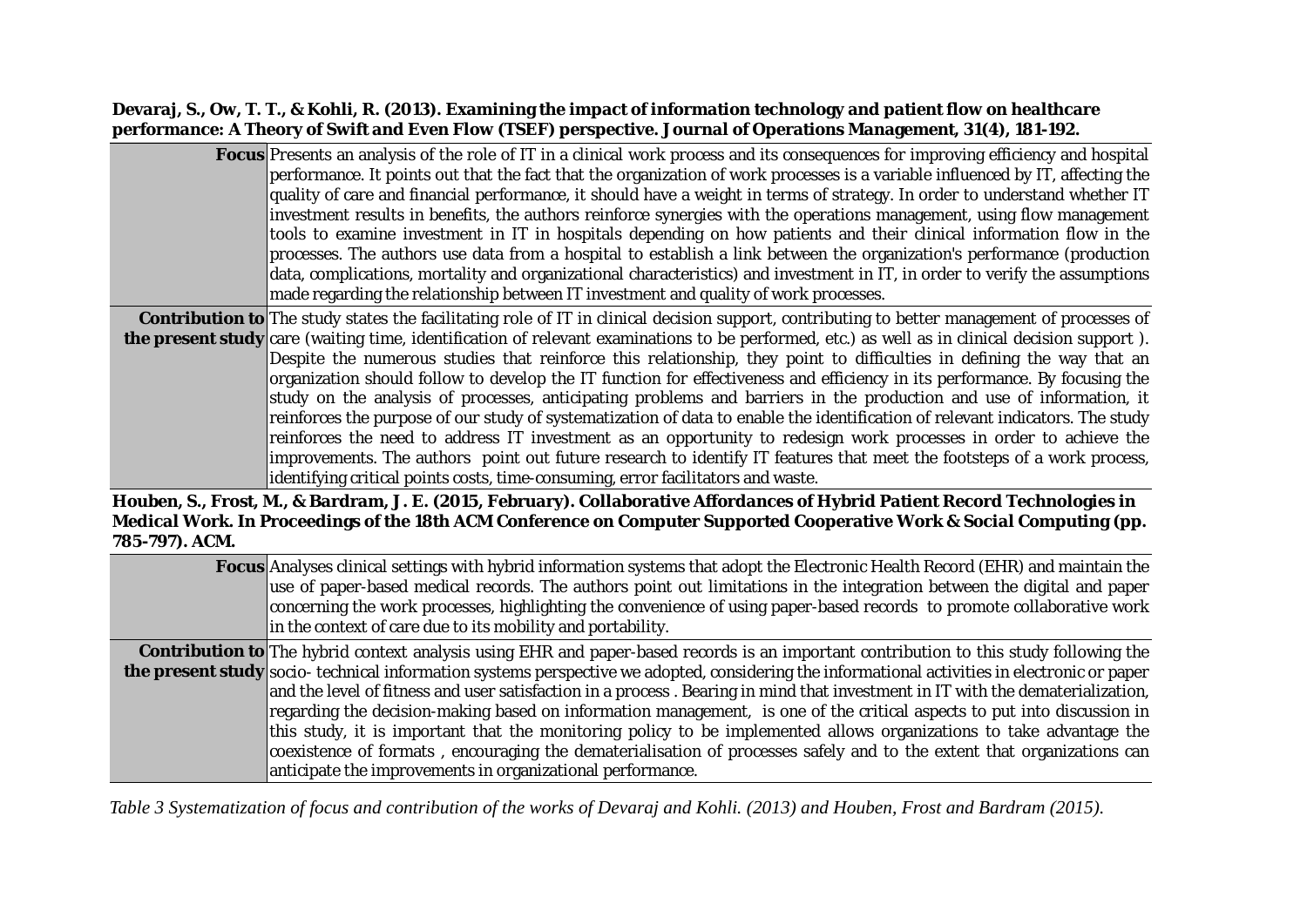| 34(1), 39.                  | Hung, S. Y., Chen, C., & Wang, K. H. (2014). Critical Success Factors for the Implementation of Integrated Healthcare<br>Information Systems Projects: An Organizational Fit Perspective. Communications of the Association for Information Systems,                                                                                                                                                                                                                                                                                                                                                                                                                                                                                                                                                                                                                                                                                                                                                                                                                                                                                                                                                                                                                               |
|-----------------------------|------------------------------------------------------------------------------------------------------------------------------------------------------------------------------------------------------------------------------------------------------------------------------------------------------------------------------------------------------------------------------------------------------------------------------------------------------------------------------------------------------------------------------------------------------------------------------------------------------------------------------------------------------------------------------------------------------------------------------------------------------------------------------------------------------------------------------------------------------------------------------------------------------------------------------------------------------------------------------------------------------------------------------------------------------------------------------------------------------------------------------------------------------------------------------------------------------------------------------------------------------------------------------------|
|                             | <b>Focus</b> Focus on the study of the relationship between adaptation to organizational factors and the success of the information<br>system in an hospital, identifying critical success factors. Points out differences in the negotiation and customization<br>capabilities of the IT function of the institution's size, focusing on five critical issues: adaptation of technological systems,<br>processes adaptation, organizational strength, top management support and capacity of key team members . The article<br>describes the questionnaire technique and data analysis to validate the importance of adaptation to the organization of the<br>processes and data.                                                                                                                                                                                                                                                                                                                                                                                                                                                                                                                                                                                                 |
|                             | <b>Contribution to</b> The identification of critical organizational factors in the implementation of an integrated information system in healthcare<br>the present study is an important contribution to this work and the aspects to be considered for the monitoring tool developed to mitigate<br>the differences in context and allow replication of good practice. Given the high number of clinical software in hospitals the<br>organizational adaptation to the adoption of integrated information technology will be one of the critical aspects in the<br>research study, considering the analysis of informational activities and clinical processes that we intend to perform.                                                                                                                                                                                                                                                                                                                                                                                                                                                                                                                                                                                        |
| <b>Health-IT, 198, 116.</b> | Johannes, T. H. Y. E., Straede, M. C., Liebe, J. D., & Hübner, U. (2014). IT-Benchmarking of Clinical Workflows: Concept,<br>Implementation, and Evaluation. EHealth2014–Health Informatics Meets EHealth: Outcomes Research: The Benefit of                                                                                                                                                                                                                                                                                                                                                                                                                                                                                                                                                                                                                                                                                                                                                                                                                                                                                                                                                                                                                                       |
|                             | <b>Focus</b> Presents a proposal to improve the procedures applied to benchmarking methodology in healthcare, through the inclusion<br>of clinical workflows indicators. The authors propose four clinical workflow processes descriptors and identified general<br>and specific indicators. The study had the participation of 199 CIO of German hospitals concerning the contribution of<br>benchmark information to : (i) have an overall perspective ; (ii) advances in IT, (iii) prepare negotiation with<br>management and (iv) argue a new IT project.                                                                                                                                                                                                                                                                                                                                                                                                                                                                                                                                                                                                                                                                                                                      |
|                             | <b>Contribution to</b> Confronts the benchmark indicators used in 2011 in which the 61 indicators put the focus on IT (implementation status of<br>the present study functional structural IT functions, CIO satisfaction and context factors) not considering the clinical workflows, which are<br>more relevant but more difficult to measure. The research question added by the authors in order to understand how can IT<br>support clinical workflows be benchmark meets the objectives of the present study and the authors identified as benchmark<br>variables: (i) the availability of data and information throughout the process; (ii) the availability of relevant functions to<br>the process; (iii) the level of integration and (iv) the level of distribution of data and information. The fact that the study<br>points out limitations in the approach taken with the measurement of support clinical work based on the opinion of CIO<br>and IT personnel, limited to technical issues features rather than usability, is important to the present proposal, including<br>aspects of usability and interaction with technology, considering all the informational activities in providing care, as well as<br>the totality of information resources available. |

*Table 4 Systematization of focus and contribution of the works of Hung, Cheng and Wang (2014) and Johannes et al. (2014).*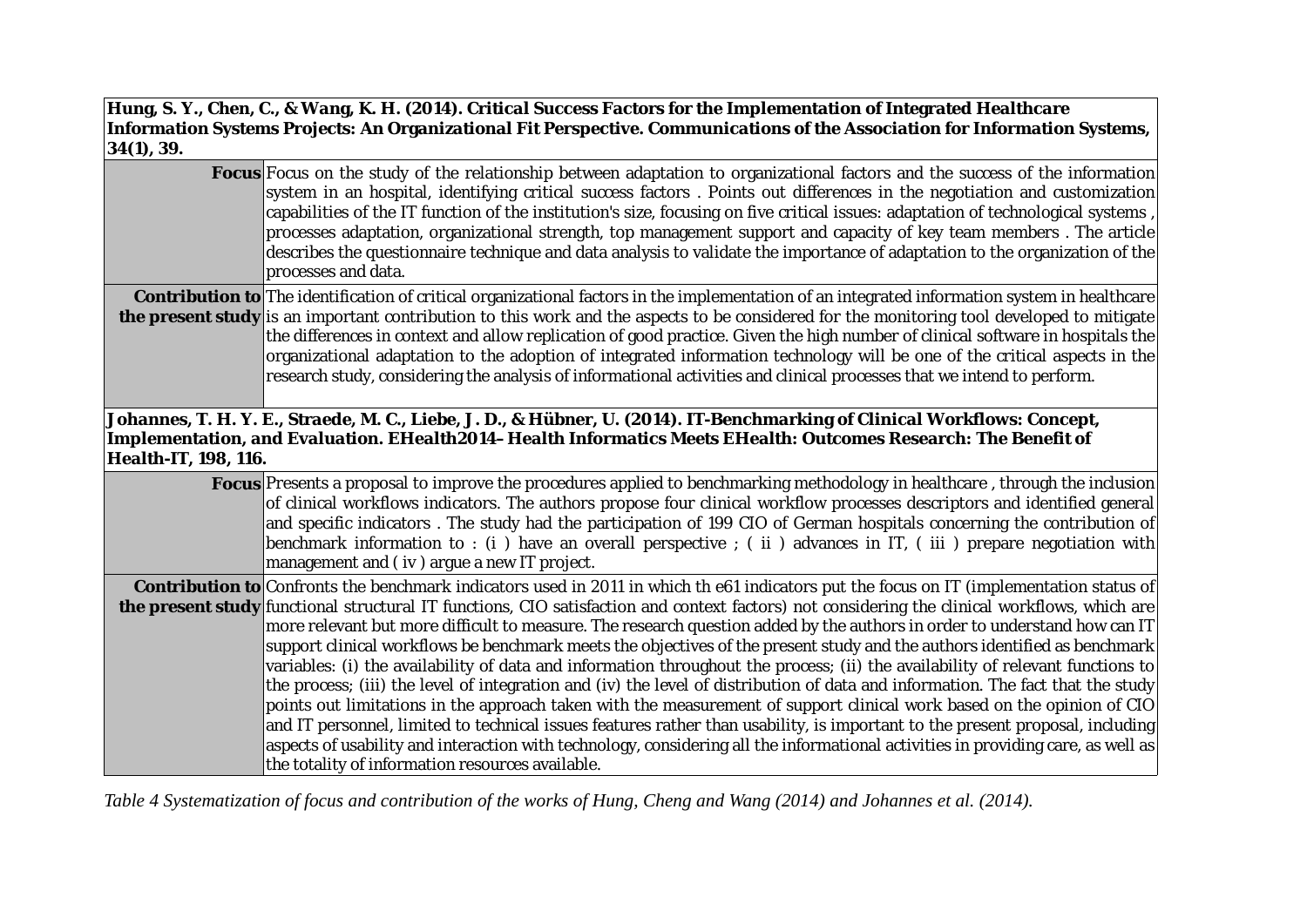**Mukred, A., Singh, D., & Safie, N. (2013). A review on the impact of information culture on the adoption of health information system in developing countries. Journal of Computer Science, 9(1), 128-138.**

| <b>Focus</b> Identifies and explores factors of information culture that influence the attitude of citizens towards IT in the context of<br>healthcare, pointing out that the high IT investment in health requires the need to adopt a holistic perspective, in order to<br>foster the maturity of the information culture and increase the level of technology adoption and innovation. It presents a<br>literature review concerning the concept of information culture, exploring its use in healthcare, noting that the information<br>culture level is determined by factors such as awareness of information needs and knowledge and ability to analyse<br>traditional and electronic informational resources. It highlights the key role of information culture for sustainable<br>performance, allowing the creation of an environment in which professionals are aware of the importance of knowledge and<br>their attitudes using IT. |
|--------------------------------------------------------------------------------------------------------------------------------------------------------------------------------------------------------------------------------------------------------------------------------------------------------------------------------------------------------------------------------------------------------------------------------------------------------------------------------------------------------------------------------------------------------------------------------------------------------------------------------------------------------------------------------------------------------------------------------------------------------------------------------------------------------------------------------------------------------------------------------------------------------------------------------------------------|
| <b>Contribution to</b> Points to IT as a facilitator for effective use of information, emphasizing the weight of organizational and environmental<br>the present study factors, and puts the focus on the need to create the necessary environment for a health organization to be able to                                                                                                                                                                                                                                                                                                                                                                                                                                                                                                                                                                                                                                                       |
| interpret, evaluate and use their information resources efficiently. Places a focus on the study of information behaviour,<br>considering the person's activity to identify their information needs, search, produce, use, share, transfer or even ignore<br>the information.                                                                                                                                                                                                                                                                                                                                                                                                                                                                                                                                                                                                                                                                    |
| Paré, G., & Sicotte, C. (2001). Information technology sophistication in health care: an instrument validation study among<br>Canadian hospitals. International Journal of Medical Informatics, 63(3), 205-223.                                                                                                                                                                                                                                                                                                                                                                                                                                                                                                                                                                                                                                                                                                                                  |
|                                                                                                                                                                                                                                                                                                                                                                                                                                                                                                                                                                                                                                                                                                                                                                                                                                                                                                                                                  |
| <b>Focus</b> Development and validation of a monitoring tool to characterize the profile of a hospital on the use of IT, aiming to (i)<br>provide a diagnostic tool for hospital managers and (ii) allow the comparison with other similar institutions. Describes the<br>results of 20 interviews with IT experts in Health, which identified technologies and applications and allowed a discussion<br>of specific aspects, focussing on functional processes they support. Addresses the issue of IT sophistication in technology,<br>functional dimensions and integration, characterized in four areas of activities, ie 1. to provide care, 2. support, 3. materials<br>and infrastructures management and 4. administrative management, marking the need to conduct an operational<br>characterization of IT to measure the benefits of its introduction.                                                                                 |

development of monitoring tool , reinforce the importance of an interdisciplinary perspective.

*Table 5 Systematization of focus and contribution of the works of Mukred, Singh and Safie (2013) and Paré and Sicotte (2013).*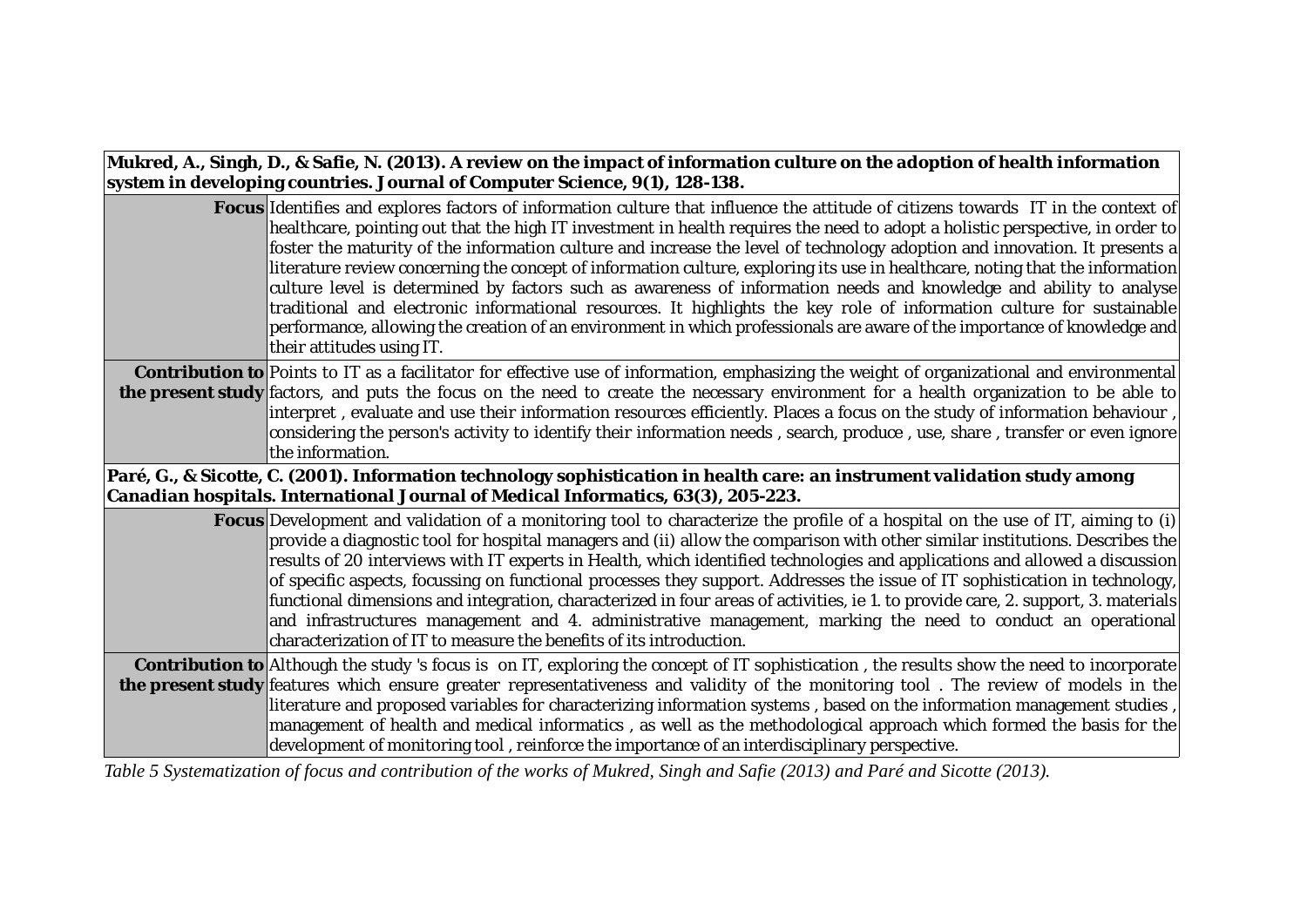#### **4 Construction of the research model**

The concepts that support the research have been identified considering the research question. Thus we identify three concepts as essential to the research: (1) health information management, (2) informational activities monitoring and (3) information management optimization.

The identification of relevant dimensions to consider for each of the concepts was carried out using exploratory questions derived from the research question in order to understand the most relevant dimensions and components of the information management function and informational activities in a health care organization. In this sense the research model was based on the need to consider the probability that each of these dimensions has to influence the information management function and performance of informational activities. Considering the traditional management models in healthcare organizational context we aim to articulate dimensions, pertaining to indicators that are traditionally related with human resource management (human), information technology management (technological) and top and service directions management (functional).

The dimensions will be explored in components and indicators, considering the independence of each element in the application context, in order to enable its application in health organizations according to the type of organization, size and nature. The definition of the components and indicators will be part of results of the research study.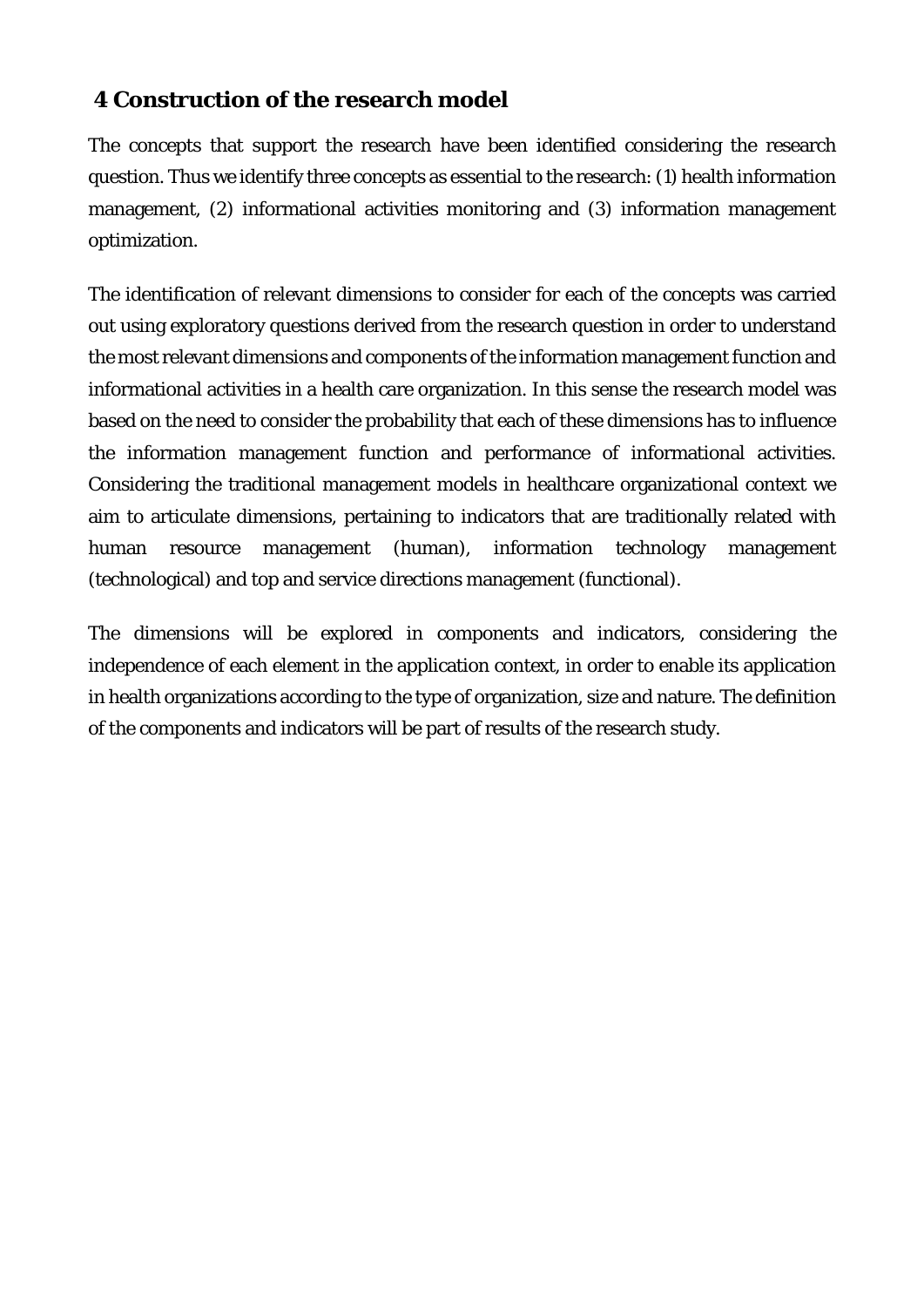## **5 Methodology**

The project combines qualitative and quantitative research approaches, in order to explore a socio-technical perspective. The work is planned in three different stages:

a) **Literature review** on measure or assessment models or methodologies (ex. Balanced Scorecard and benchmarking) applied to information management, in the healthcare and other sectors, and critical analysis of case studies which focus on the analysis of information management activities in healthcare, pointing out critical aspects that may contribute to the present study;

b) Build a process map for the IM function in a hospital, which characterizes the information model, identifying **key performance indicators** that reveal how these processes perform, using qualitative and quantitative research techniques, based upon the: (a) analysis of informational activities performed in daily healthcare practice context (process modelling); (b) analysis of paper and electronic based healthcare records and; (c) collection and analysis of the contribution of the various professional groups (clinical and non-clinical) (focus group technique).

c) Development of a **monitoring instrument of the informational activities**, based on the performance indicators identified, in order to contribute to the identification of critical aspects and to support the decision making process in IM.